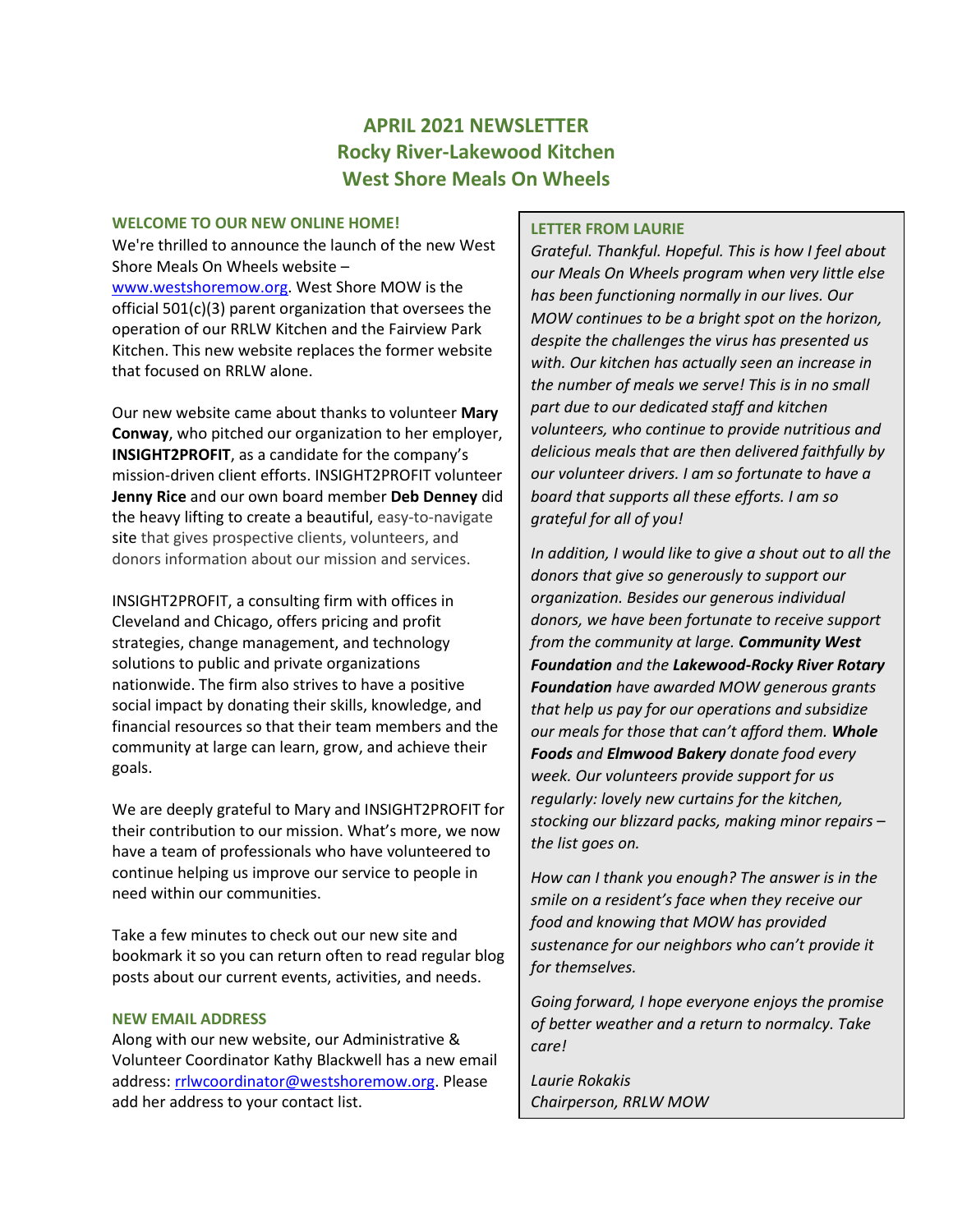#### **ARRIVALS . . .**

Welcome new volunteers! Since December, we've been joined by new drivers **Susan Fisher, Colin Meyer, Paul Murphy**, **Conner Schliffka,** and **Jim Walsh**; and new kitchen volunteers **George Andrews, Suzanne Cooper, Terry Noll, Margaret Rhynard,** and **Stacey Robinson**. Welcome *back* to the kitchen **Louann Buckley, Frank Grey, Carol Poley,** and **Sharon Waffen**!

We are also very fortunate to welcome volunteers **Cheri Gardiner** and **Wendy Summers**, who came forward in December to share our volunteer Biller position. In addition, Cheri has graciously agreed to serve on our RRLW Kitchen Board.

#### **AND DEPARTURES . . .**

After many years of service, we thank **Bill Ridmann** for his wise counsel and dedicated efforts as a member of our RRLW Board. Bill also devoted many patient hours to handling the responsibilities of our Biller position, always keeping us up to date on our financial position and offering us valuable advice as challenges emerged.

Although we will certainly miss Bill's delightful personality, expertise, and insights, we are comforted in knowing that he remains active in our organization as the Treasurer for West Shore MOW and as a member of its Executive Board. Thank you, Bill!

#### **STAFF SPOTLIGHT: ANDREA MOLNAR**

Our head cook**, Andrea Molar**, has been the heart of our RRLW Meals On Wheels kitchen for more than 20 years. Andrea's first food-related job was preparing cold meals for the former MOW program that served Lakewood. Several years and several jobs later, she came to our Rocky River kitchen to fill in for our regular cook. Lucky for us, her position permanent, and she has been with us ever since.

In addition to preparing delicious, nutritious meals, Andrea does all the menu planning and ordering. She is always looking for new recipes and manages to make each meal a treat for the eyes as well as the taste buds. She is a wiz at using all our food donations in creative ways, a challenging job when perishables come through our doors ready-to-use.

Volunteers enjoy working in the kitchen because of the friendly atmosphere Andrea creates. Andrea's organizing skills, training methods, and attention to detail ensure that the kitchen runs smoothly. She also plans our volunteer appreciation luncheons, assists in fundraising activities, organizes food drives, and plans special holiday meals for our recipients.

Andrea lives in North Olmsted with her husband Tom, their 15-year-old son Matthew, and dogs Luke and Leo. In her free time, she enjoys baking, gardening, reading, and traveling. This year, Andrea is looking forward to exploring with her family in their new RV.

We deeply appreciate Andrea's many years of dedication to Meals On Wheels and look forward to many more!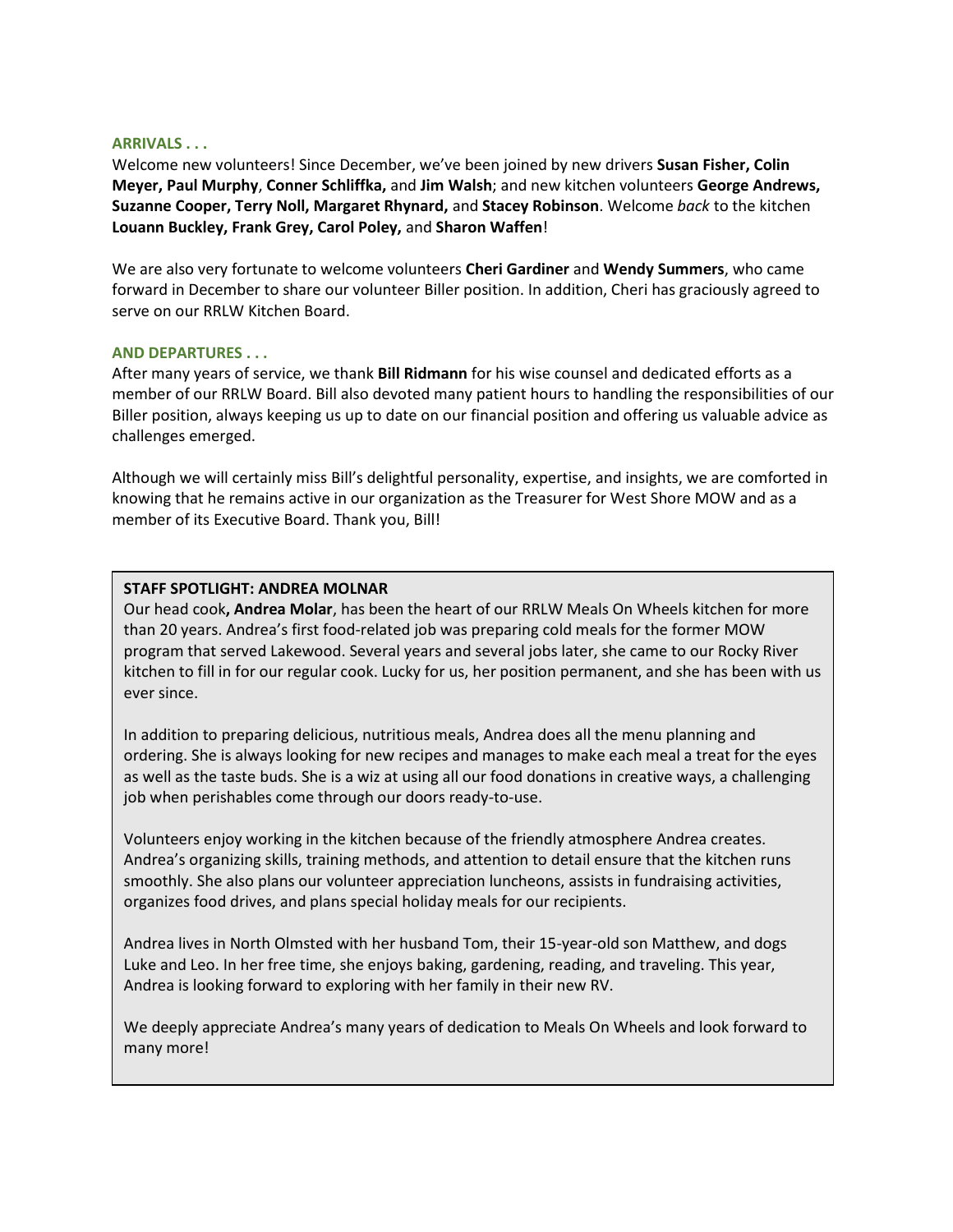### **THANK YOU!**

We were privileged and grateful to receive substantial grants in December from two community organizations that have also generously supported us over the years.

**Community West Foundation** awarded us \$10,000 to fund our new administrative support position. **Kathy Blackwell** has filled that role and has done an amazing job reorganizing and updating our operations. Our client numbers have increased, routes have been streamlined for maximum efficiency, and volunteers are recruited and assigned in a timely manner. The grant from Community West made all of Kathy's success possible.

**Lakewood-Rocky River Rotary Foundation** supported us with a \$4,000 grant for a variety of needs. Of the total, \$1,700 was used to purchase our Zippy Meals computer program, which has saved many hours in tracking and scheduling our volunteers and meal deliveries; \$1,500 was earmarked for food and kitchen supplies; and the remaining \$800 will be used for our Blizzard-pack fund.

Special thanks to volunteers **George and Beth Shiekh** of **Cleveland Kitchen and Design**, who generously gave their time, materials, and talents to repair and improve various aspects of our kitchen. We appreciate the much-needed updates!

Our Blizzard Packs were assembled this winter thanks to the efforts of **Sister Curle, Sister Butler**, and **Sister Steed**, who cheerfully worked together packing non-perishables for our recipients. Thank you, Sisters!

We appreciate **Sharon Hosek** for all her volunteer efforts, including her creation of the thank-you card that was delivered to our volunteers during the December holiday season. Her husband **John Hosek** has been instrumental in promoting our efforts through **St. Christopher Parish** in Rocky River, most recently organizing a gift-card donation campaign during a week in Lent. Thank you to the Hoseks and the generous parishioners of St. Chris.

## **COVID UPDATE**

It has been a long and challenging year since COVID-19 arrived in our lives. Fortunately, we have only needed to close our kitchen for a few days in order to ensure the safety of our recipients, volunteers, and staff.

Most of those who work with us and those we serve have already received their COVID-19 vaccinations. Even so, we continue to vigilantly implement the health and safety practices recommended to prevent spread of the virus. We look forward to the time – hopefully soon – when we can once again resume daily chats with our recipients.

#### **LETTER FROM KATHY**

*To Andrea Molnar, Kathryn Rieg, Tom Esposito, Aaron Kirkpatrick, and kitchen volunteers and drivers:*

*The month of January brought its challenges with me gone for the month. I couldn't have taken that time away if it were not for Andrea, Kathryn, Tom, and Aaron. The four of you worked together to keep Meals On Wheels going while I was away. I truly appreciate all you did for me during my absence. It is because of people like you that our organization is such an amazing place to work! Thank you for everything you did while I was away and all you continue to do for Meals On Wheels.*

*To all the volunteers in the kitchen and our drivers, thank you for the warm welcome back and for the many condolences and heartfelt sympathies. To those who donated to Hospice of the Lowcountry in memory of my father, THANK YOU!!*

*Kathy Blackwell Volunteer Coordinator*